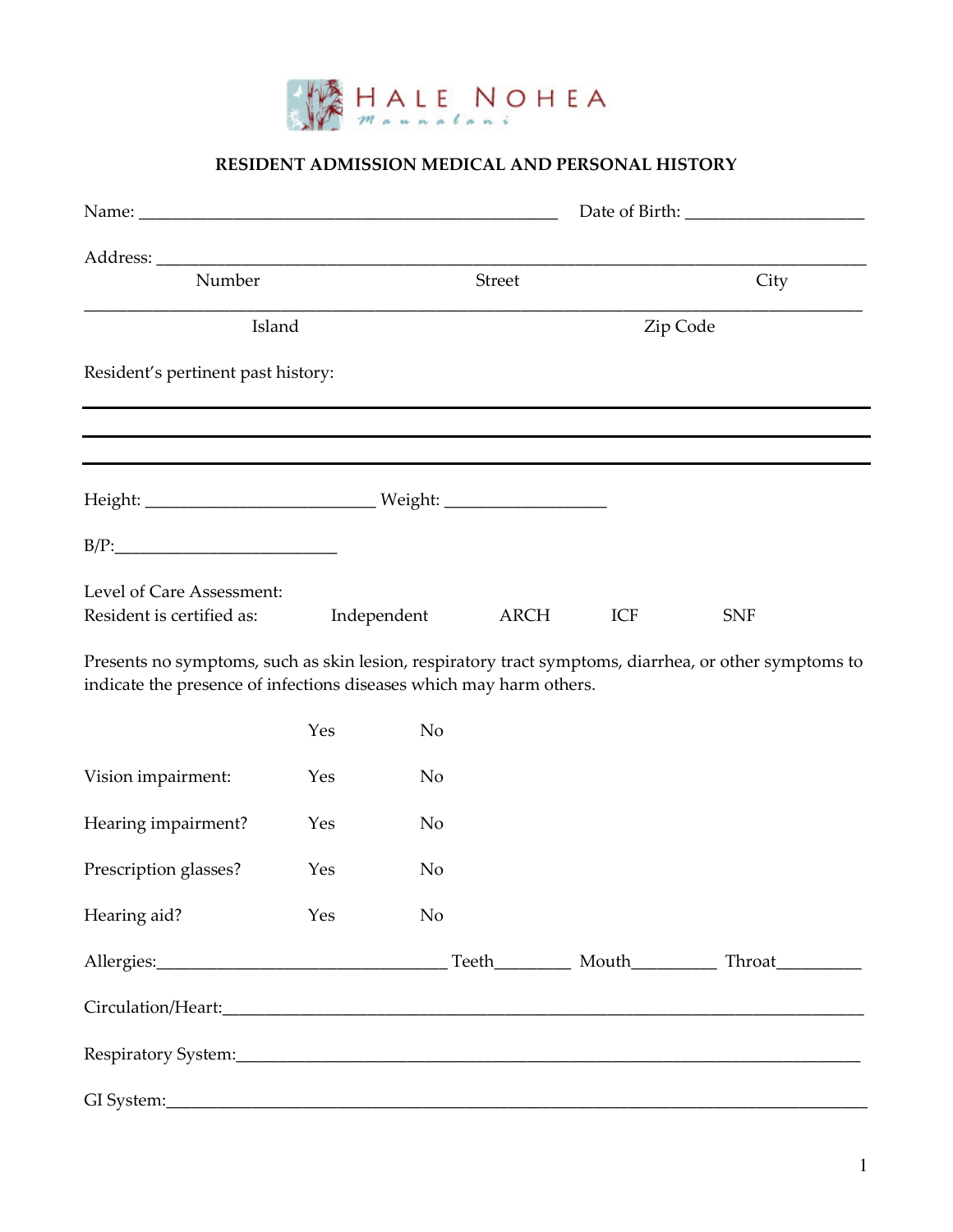| Urinary System: 2008 and 2008 and 2008 and 2008 and 2008 and 2008 and 2008 and 2008 and 2008 and 2008 and 2008                                                        |           |
|-----------------------------------------------------------------------------------------------------------------------------------------------------------------------|-----------|
|                                                                                                                                                                       |           |
|                                                                                                                                                                       |           |
|                                                                                                                                                                       |           |
|                                                                                                                                                                       |           |
|                                                                                                                                                                       |           |
|                                                                                                                                                                       |           |
|                                                                                                                                                                       |           |
|                                                                                                                                                                       |           |
| History of chronic mental illness: Yes<br>No                                                                                                                          |           |
|                                                                                                                                                                       |           |
| Is the resident being treated for chronic mental illness?                                                                                                             | Yes<br>No |
|                                                                                                                                                                       |           |
|                                                                                                                                                                       |           |
|                                                                                                                                                                       |           |
|                                                                                                                                                                       |           |
| Any history of violent, destructive behavior to persons or property, or wandering behaviors:                                                                          |           |
| Behavioral modification advised:                                                                                                                                      |           |
| Is patient is physically and mentally capable of following directions and taking appropriate action for<br>self-preservation in the event of fire or other emergency: |           |

Yes No